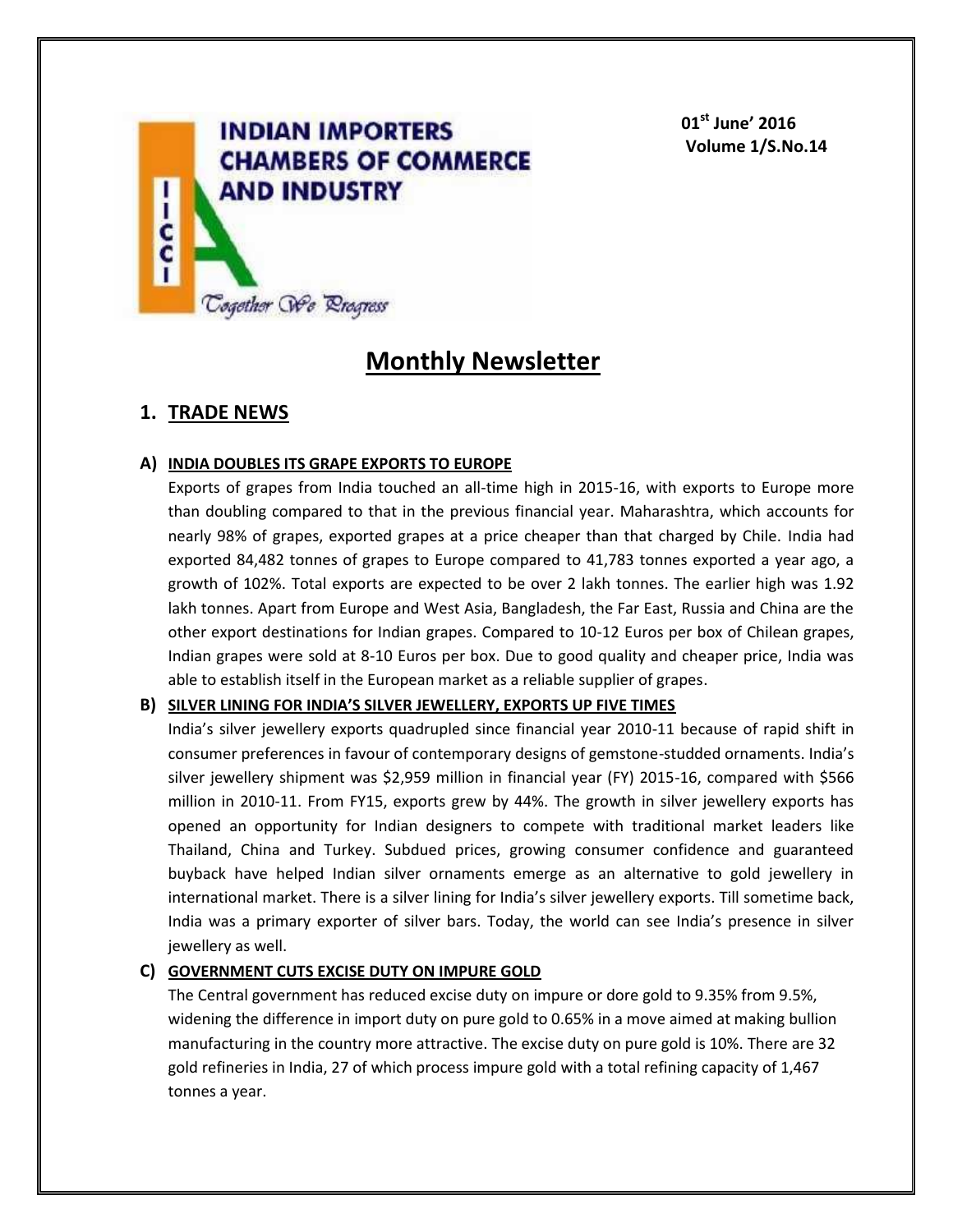### **D) GULF REMITTANCES FALL 2.2%, OFFSET BY SLIDE IN OIL IMPORTS**

Remittances from the Gulf nations to India declined for the first time in six years due to sliding oil prices. It fell by 2.2% in 2015-16 but the slide had also resulted in a contraction of oil imports, which offset the drop. India's imports from the GCC have fallen sharply, down 34.5 % in financial year 2015-16. This has helped alleviate some stress from lower remittance and export income. In fact, India's trade deficit with the GCC has fallen a whopping \$46 billion, or 77 %, in three years, to \$14 billion because of rapidly declining imports.

### **E) FRUITS ADD TINGE OF FRESHNESS TO WILTING EXPORTS**

Shipment of fresh fruit has witnessed an increase at a time when India's overall exports have declined. Fruit exporters said demand for Indian mangoes, grapes, bananas and pomegranates has increased and the country has sent trial shipment of fresh fruit to new markets over the last few months. Officials attribute the uptrend to timely rains that led to a better crop of fruit in 2015-16, and India's adherence to the technical standards laid down by developed countries. Last year saw Mauritius opening its market for Indian mangoes, while grape exports to Europe doubled. India is the second largest producer of vegetables and fruit in the world, with the UAE, the Netherlands, UK, Russia and Saudi Arabia being top destinations for export of fruit. Grapes topped the fruit export chart for 2014-15 with shipment touching 107.3 thousand tonnes valued at Rs 1,086 crore.

### **F) 1,400-KM HIGHWAY TO LINK INDIA, THAILAND & MYANMAR**

India, Thailand and Myanmar are working on a 1,400 kilometre highway that will link India with Southeast Asia by land for the first time in decades, giving a boost to trade and cultural exchanges between the three countries. 73 bridges in Myanmar, built more than seven decades ago during World War II, are being renovated with funding from India to allow vehicles to cross the highway safely. When the repair work is completed in 18 months, the highway could be opened to traffic from all three countries. The planned highway starts in the eastern region of India from Moreh to Myanmar's Tamu city.

# **2. FDI**

### **A) FDI IN RAILWAY RELATED COMPONENTS IS US\$ 59.81 MILLION**

As per the Department of Industrial Policy & Promotion (DIPP), the quantum of FDI in Railway related components during the last six months (from September, 2015 to February, 2016) is US \$ 59.81 million. Agreements have been signed between Ministry of Railways and Joint Venture Company for setting up of two locomotive factories at Madhepura (Electric) and Marhowra (Diesel) costing about 2600 crore entailing FDI inflow in Rolling stock manufacturing. While precise amount of FDI further expected cannot be predicted or quantified, potential projects involving FDI include: Dankuni and Kancharapara rolling stock factories and BOT- annuity projects of 3rd line between Wardha-Nagpur, Kazipet-Vijaywada and Bhadrak-Nargundi.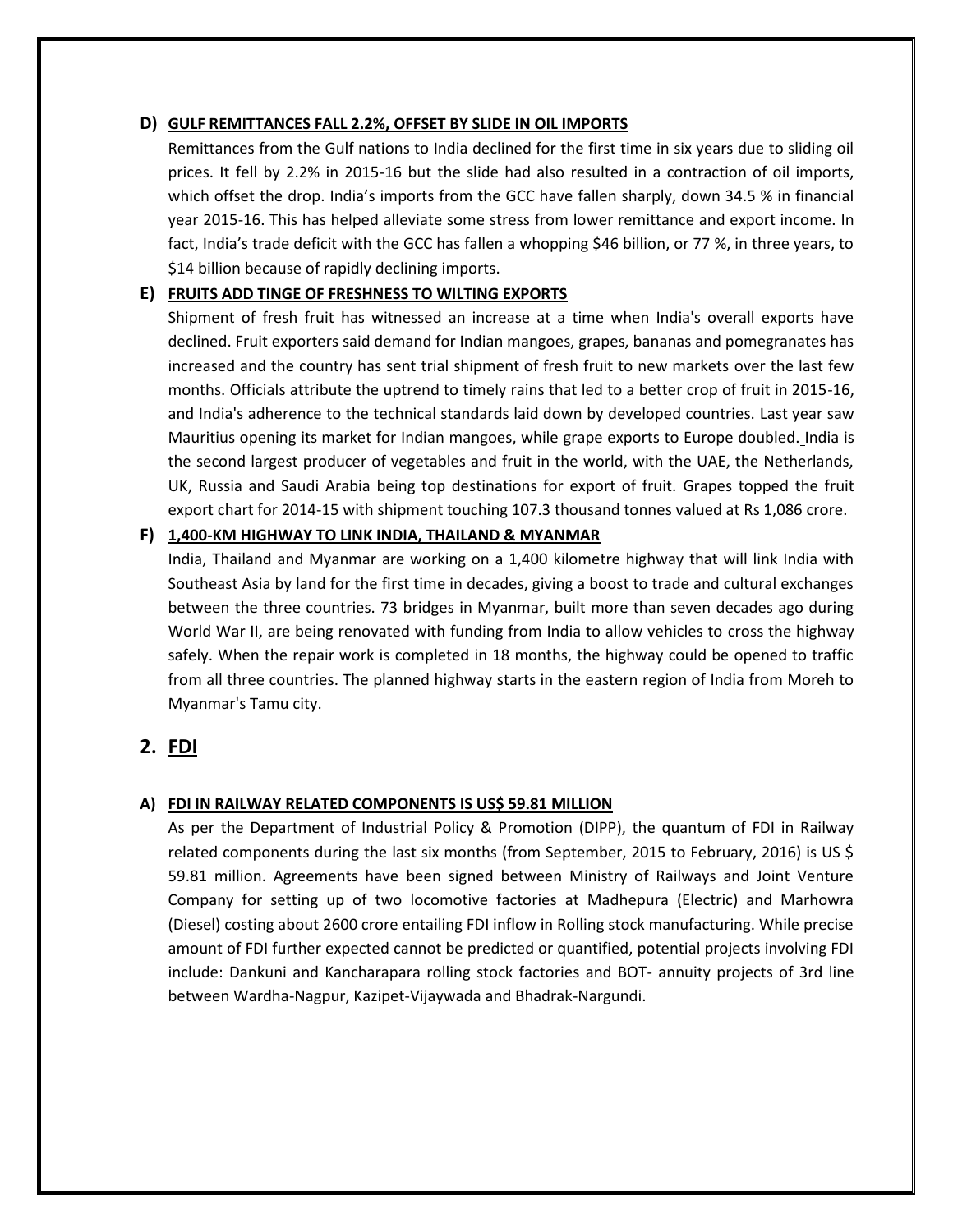# **3. ECONOMY**

#### **A) INDIA HAS TRADE DEFICIT WITH 27 COUNTRIES**

India has a trade deficit with as many as 27 major countries, including China, Australia, Iraq and Iran, during the last three years. With these countries, India has trade deficit continuously during the last three years. India generally runs a deficit with those countries from which high-demand commodities are sourced. These include items like crude oil, gold, diamond and fertilizer. In 2015- 16, India's trade deficit fell 14% to \$118.35 billion. Other countries with which India has a trade gap include Indonesia, Korea, Germany, Canada, Taiwan, Russia and Ukraine.

#### **B) DECLINING EXPORTS**

Exports by labour-intensive sectors as a whole declined 9.8% in 2015-16 compared with a 7.4% growth in the previous year. The reason: shrinking global demand, currency fluctuations, instability in West Asia and high domestic price of some commodities. Exports of engineering goods were hit the hardest. Total exports of labour - intensive sectors in 2015-16 was \$145 billion and declined by 9.83%.

### **C) GEMS AND JEWELLERY EXPORTS**

India's net gems and jewellery exports in 2015 -2016 is \$32 billion.

#### **D) INDIA GETS RIGHT TO TAX CAPITAL GAINS IN AMENDED MAURITIUS TAX TREATY**

The government amended a three-decade old treaty with Mauritius, which will enable India to impose capital gains tax on investments coming from the African island nation starting next year. Signed in 1983, the India-Mauritius Double Taxation Avoidance Agreement (DTAA) mandated that capital gains can only be taxed in Mauritius. The agreement helped Mauritius' rise as a financial centre, and it became the source of the biggest foreign investment into India. The treaty with Mauritius was renegotiated because the Indian government believes that a chunk of the funds coming from Mauritius are not real foreign investments, but meant to avoid Indian taxes, a practice known as "round-tripping". For two years (2017-2019), Mauritius-based companies will have to pay short-term capital gains tax for investment in India. Tax will be charged at 50% of the prevailing domestic rate for two years with conditionalities, and full tax will be levied from 2019. Singapore and Cyprus treaties are co-terminus with Mauritius treaty and will be accordingly negotiated. The Treaty will also apply to the India-Singapore treaty, shutting two lucrative investment routes preferred by foreign investors. Around 50% of FDI into India comes through Mauritius and Singapore, according to Indian government data. Some 34% of it is channeled through Mauritius and 16% through Singapore. India's big concerns have been Indian entities using the Mauritius route to launder unaccounted wealth and manipulate stocks in India, and treaty shopping by foreigners. The government said the amendment has been designed to curb treaty abuse, tax evasion and round-tripping of funds—the practice of money stashed away overseas by Indians returning home through tax havens such as Mauritius in the garb of foreign capital. The changes will have an impact on foreign investors who route their investments from these two countries to avoid paying capital gains tax in India. Amendment in the tax treaty will complement the government's efforts to plug tax evasion and tax avoidance and its fight against black money—untaxed, unaccounted wealth hidden away by Indians.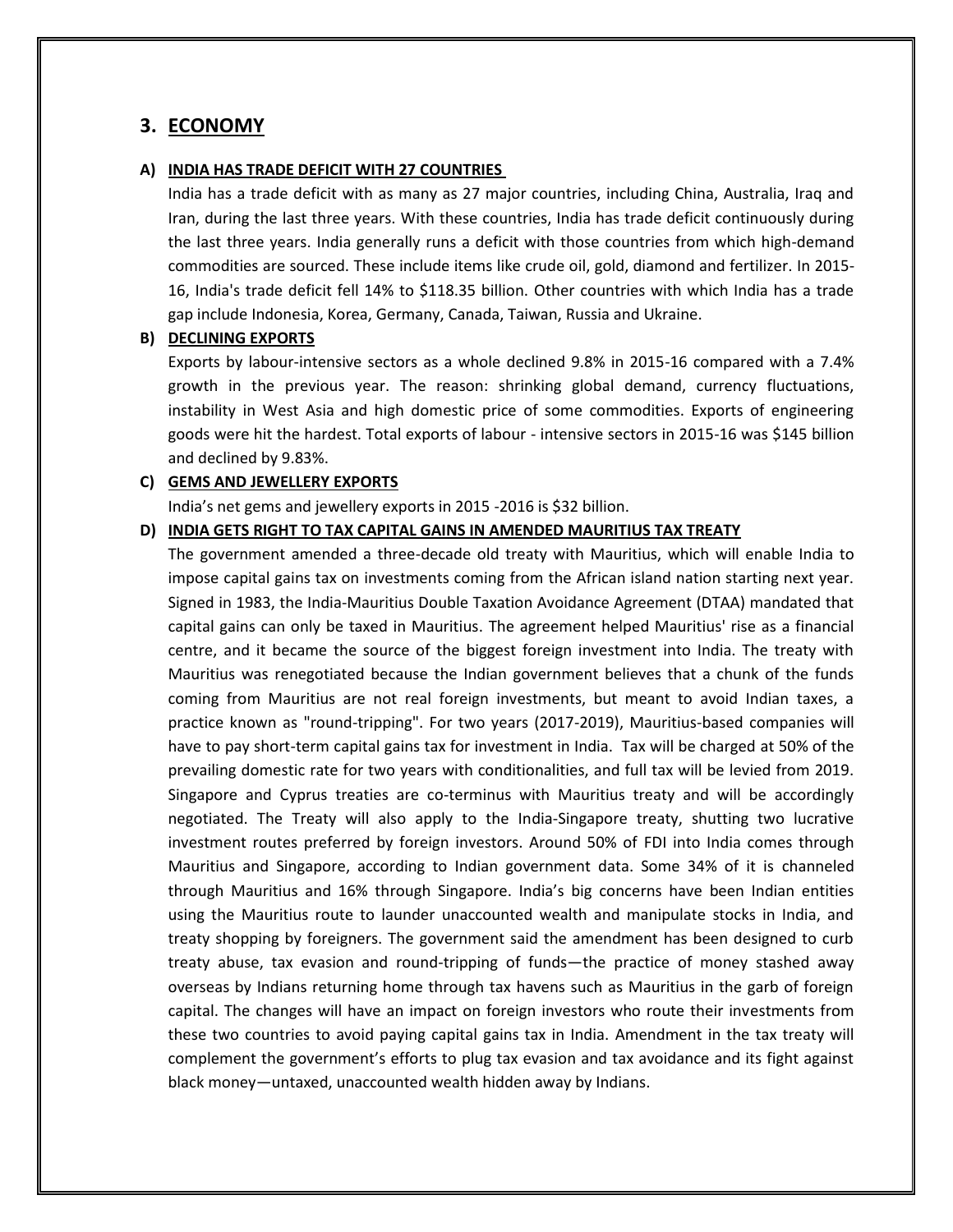### **E) INDIA'S GDP TO GROW 7.3% IN 2016**

India's economy is expected to grow by 7.3% this year. The World Economic Situation and Prospect report, in its mid-2016 update, said India is expected to achieve a 7.5% GDP growth in 2017 and the economic prospects of the South Asian region will be "contingent" on the growth trajectory of India and Iran. China, which grew at about 6.9% in 2015, will continue to witness slowdown in growth, with its GDP projected to grow 6.4% in 2016 and 6.5% in 2017. India's economy, accounts for over 70% of South Asia's GDP. Despite the protracted instabilities and general weakness of the global economy, South Asia's economic outlook remains favorable, with most countries benefiting from low oil prices.

### **F) INDIA 12TH TOP FOREIGN HOLDER OF US GOVT BONDS**

India is the 12th largest foreign holder of the US government securities with exposure to the tune of \$ 118.9 billion. Despite reducing its exposure to \$ 1.245 trillion, China remained the top holder of these securities. China is followed by Japan with securities to the tune of \$1.137 trillion. India is the one place ahead of Saudi Arabia -- whose exposure has been made public for the first time in more than four decades. Saudi Arabia's holding stood at \$116.8.

### **G) INDIA, SLOVENIA DTAA TO COVER INFO EXCHANGE**

India and Slovenia have signed a protocol to amend the bilateral double taxation avoidance agreement (DTAA), broadening the pact to include exchange of information to curb tax evasion. The two countries signed the protocol amending the existing convention and protocol for avoidance of double taxation and prevention of fiscal evasion with respect to taxes on income on May 17 in Ljubljana.

### **4. PAN INDIA**

#### **H) INDIAN'S AVERAGE WEALTH UP 400% IN 10 YEARS**

The average wealth of an Indian surged by 400% in 10 years while that of a European citizen declined by 5% says a report by New World Wealth. In emerging markets such as India, China and Vietnam, average wealth has gone up by over 400% during the 10-year period (2005-15). The average European citizen is currently worth around \$86,000. One of the major issues that have deterred wealth creation in Europe is migration of wealthy people out of Europe (mainly to countries such as USA, Canada, New Zealand, the Caribbean and Australia). In terms of wealth growth, certain Eastern European countries such as Poland are likely to perform well.

### **I) 'TURMERIC LATTE' IS HALDI DOODH**

Haldi Doodh or 'Turmeric latte' is now the hottest beverage from Sydney to San Francisco. Call it 'Golden Milk' or turmeric latte, a concoction that improves on the original Ayurvedic recipe by replacing dairy with coconut, almond and even cashew milk. Its famed health benefits are what appeal to global consumers, for whom Golden Milk is an anti-inflammatory alternative to caffeine drinks.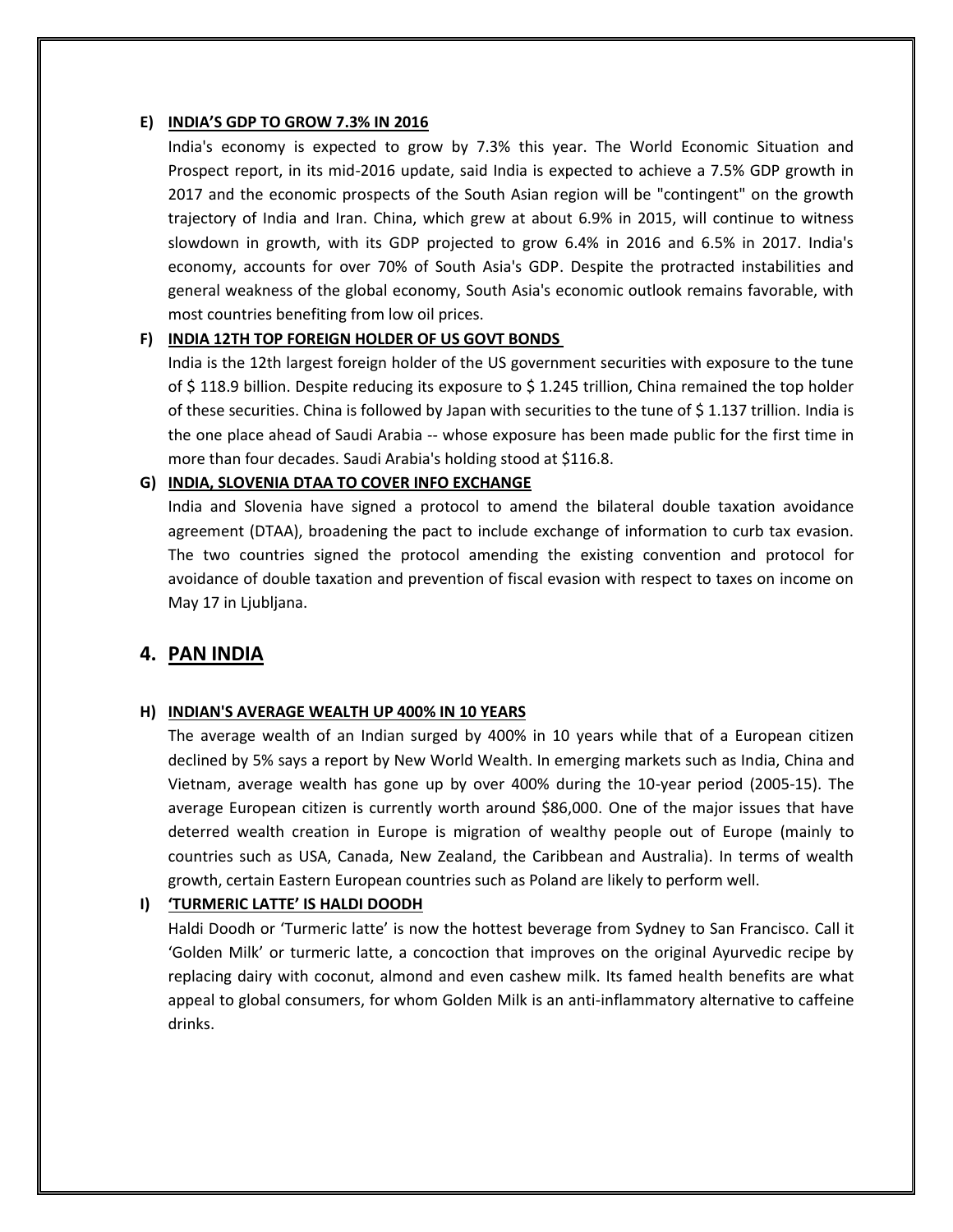# **5. GOVERNMENT CIRCULARS AND POLICIES**

### **A) EXPORTS LIKELY TO GET CLEARANCE IN A DAY**

Cars, smart phones, machines, medicines, garments — anything made in India will be allowed 'warehouse to wharf ' export in a single day under a new Make in India green channel that seeks to give a big boost to local manufacturing and exports. Under the facility that will begin at select ports in a month, cargo clearance will shorten from about a week to a few hours. Among the measures aimed at helping to make the policy work, there will be no upfront payment of any duties. That will be settled later when the paperwork is done. It would be launched after the passage of the finance bill.

# **B) GOVERNMENT MAY IMPOSE ANTI-DUMPING DUTY ON CHEMICAL IMPORTS**

India is expected to impose anti-dumping duty of up to \$0.40 per kg on imports of a chemical, used in pharma and agrochemicals industry, from the US and China to protect domestic players. Directorate General of Anti-Dumping and Allied Duties (DGAD), found that "Methyl Acetoacetate" has been dumped from these countries and due to that domestic players have suffered material injury. DGAD has recommended an anti-dumping duty in the range of \$0.24-0.40 per kg on the imports.

### **C) APPLE OPENS ITS FIRST DEVELOPMENT CENTRE IN INDIA IN HYDERABAD**

Apple Inc., the maker of iPhones and iPads, opened its first development centre in India in Hyderabad, which will work on Apple Maps, the company's digital maps and navigation service. Apple will employ 4,000 people. The company did not specify how much it would invest in the facility. Not all of the 4,000 employees at the facility will be on the rolls of Apple. A majority of the workforce at the facility will be employed by Noida based RMSI Pvt. Ltd., which provides geospatial and software services. Apple is partnering with RMSI, an authorized reseller of Google Earth Enterprise and Google Maps, according to its website, for the Apple Maps project.

### **D) WORLD'S LARGEST ROOFTOP SOLAR POWER PLANT INAUGURATED IN PUNJAB**

World's largest single rooftop solar power plant of 11.5 Mw capacity was inaugurated in Beas near Amritsar in Punjab. Spread at a single rooftop stretch of 42 acre at Dera Baba Jaimal, the project was synchronised earlier this year. In addition to single largest rooftop solar power plant, seven rooftop solar power plants of 8Mw capacity were also inaugurated in Beas Dera campus making this place the highest single campus generating solar power of 19.5 Mw at multiple rooftops in the country. This project would generate clean and green energy sufficient to power approximately 8,000 homes.

# **6. WORLD NEWS**

# **A) LAKE KARACHAY- MOST POLLUTED**

A radioactive waste dumping site, Lake Karachay in Russia, is the most polluted spot on Earth. Spending an hour in the lake will be fatal

### **B) GO FOR GOLD**

According to the World Gold Council, global gold demand was 4,212.2 tonnes in 2015. More than half or 57.3% of this was for jewellery, followed by 'bar and coins' for investment (24%), demand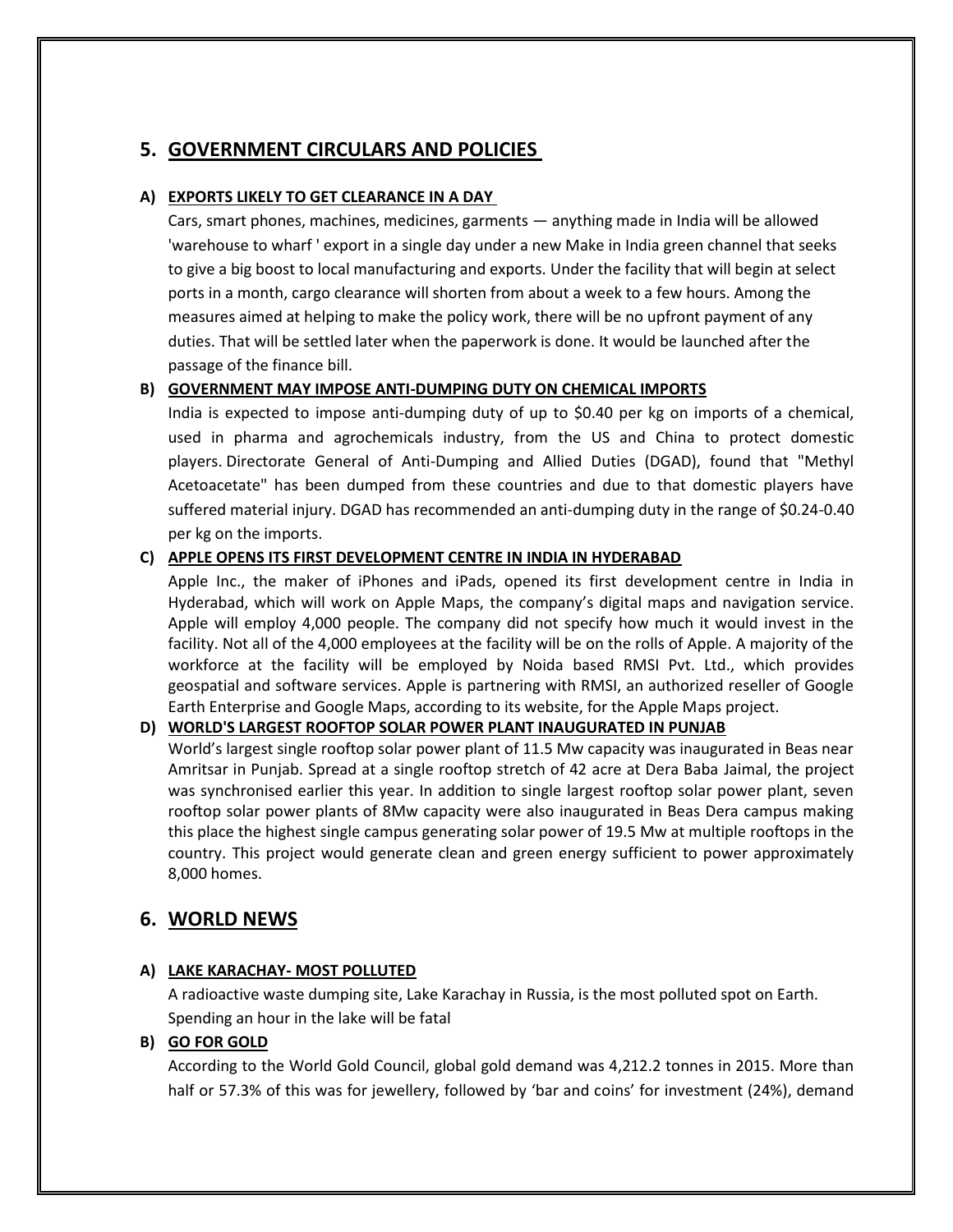by central banks (14%) and by industry for technological applications (7.9%). In 2015 China was the world's largest consumer of gold, accounting for about 29% of the global demand. India was next, with about a quarter of the global demand. Together, these two countries thus constituted more than half of the global demand. In 2015 about 3,000 tonnes of gold was mined globally. China mined more than 16% of this gold, the highest in the world. It was followed by Australia, Russia, the US and Canada. Together, these countries produced about 50% of the total gold mined. About 1.75 lakh tonnes of gold have been mined since the beginning of civilization.

### **C) EASTERN GERMANY IS BECOMING THE WATCHMAKING CAPITAL**

The East German village of Glashuette is home to the greatest concentration of world class watchmakers outside of Switzerland — with a business that's growing even as Swiss producers retrench. Glashuette produced more than 32,000 watches last year, worth at least 500 million. The German industry, though far smaller than Switzerland's, is less dependent on sales to China, where the watch business has been hammered by an anti-corruption drive. With most expenses in Euros, producers have been able to keep costs in check, unlike Swiss rivals that have to deal with the surging franc. While Switzerland's Richemont in February said it may cut as many as 350 jobs in Switzerland, the two biggest watchmakers in Glashuette say they're hiring. German watch exports last year jumped 14% even as Switzerland's fell 3.3%. Glashuette owes much of its prosperity to the Swiss. And some Glashuette producers import components such as watch hands and dials from Swiss suppliers.

#### **D) CHINA PIPS INDIA IN AID TO NEPAL**

The recent strain in India-Nepal relations has coincided with China surpassing India in the list of top aid donors to Nepal. The report by the Nepal government on official development assistance (ODA) shows that in fiscal 2014-2015, India's ODA disbursement to Nepal plummeted by over 50% in the first year of the NDA government, allowing Beijing to overtake India in the list of top assistance providers. While China's disbursement of ODA stood at \$37.95 million, India accounted for a little over \$22 million. It is the first time in the past five years, that India is not in the list of top five ODA providers (in terms of disbursement) among Nepal's bilateral development partners. China is now in fourth position, after the UK, the US and Japan, and followed by Switzerland. India has also committed \$1,400 million for Nepal's earthquake reconstruction work as against China's \$766 million. The problem for India though, not unlike what it faced in Sri Lanka when Mahinda Rajapaksa was president, is China's increasing involvement in landmark infrastructure projects in the Himalayan nation, including the construction of Nepal's second international airport in Pokhara, which is helping it win the battle of perception.

#### **E) EVEN THE DESERT CITY OF DUBAI IS IN NEED OF IMPORTED SAND**

Demand for sand is rising all over the world, with China leading the way. Globally, China accounts for a fifth of the world's sand imports, according to the Trade Statistics Branch of the United Nations. Due to the frenzied development of new dams, roads, buildings and factories, the country has used more sand in the last four years than the US has in the last century. In the US, the rise of hydraulic fracturing or "fracking" has created a huge appetite for sand. The process involves injecting water, sand and chemicals down a horizontally drilled well, thousands of feet below the earth's surface into a rock formation to extract oil or natural gas. Sand is also used for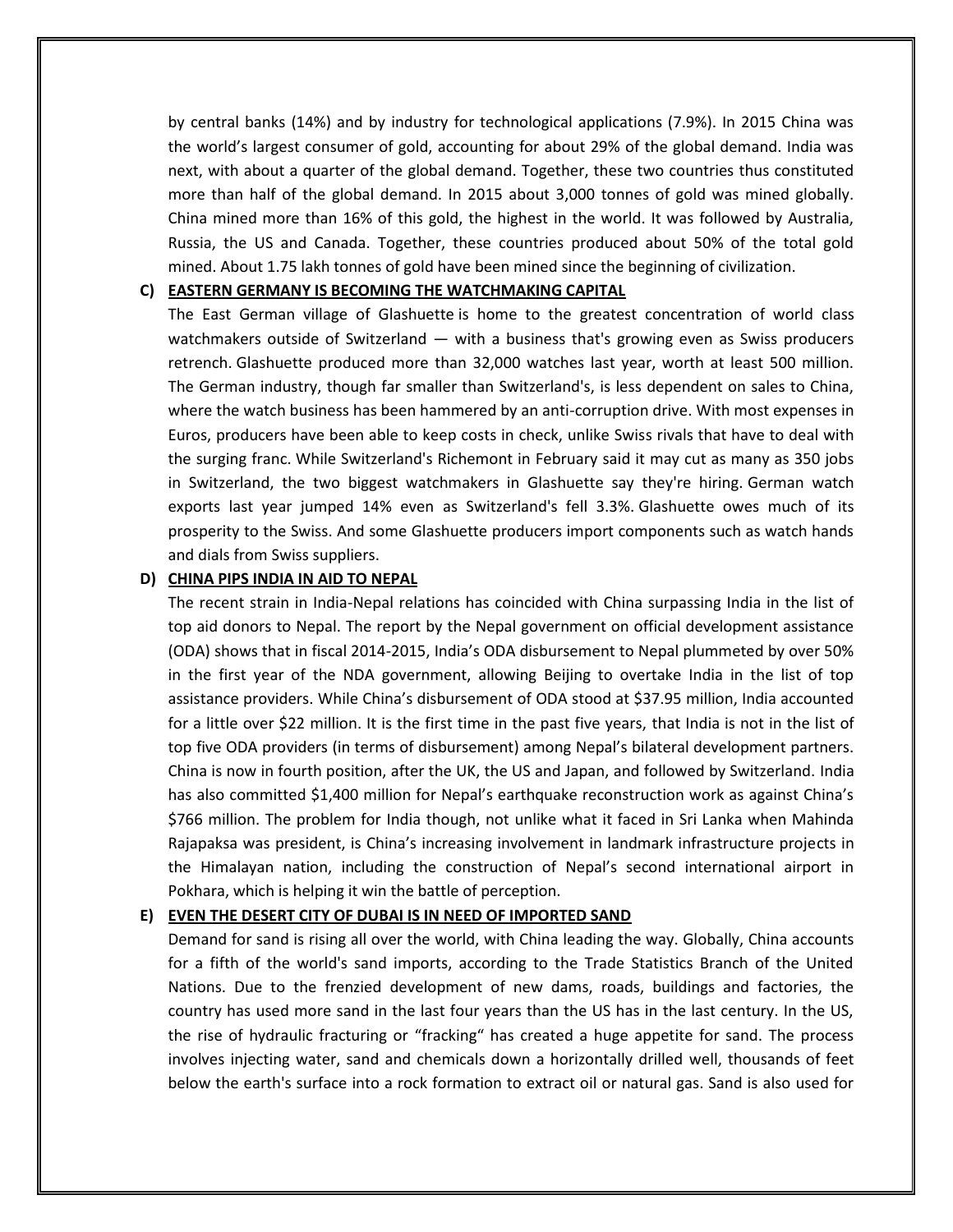the extraction of oil. Even the United Arab Emirates imported \$456m worth of sand, stone and gravel in 2014, according to the UN. Despite being in the heart of the desert, imported sand built Dubai, according to scientist Pascal Peduzzi.

#### **F) THE WORLD'S MOST EXPENSIVE FLIGHT COSTS \$38,000 - AND THAT'S JUST ONE-WAY**

Recently Etihad Airways launched a new flight route between New York City and Mumbai via Abu Dhabi, it became the world's most expensive flight with the shortest connecting time. One-way tickets cost around \$38,000 (£26,212). The costly journey is operated on Etihad's luxury suite "The Residence". The Residence comprises a bedroom, lounge, and shower room akin to a 5-star hotel room. The cabin comes with a double bed with designer linen sheets, a spacious shower, leather sofa, a 32-inch flats screen TV, and two dining tables, at which fliers can choose a gourmet meal (sometimes delivered personally by the chef). Passengers even get their own butler, a Cognac service, and a welcome glass of Champagne. On the ground, the ticket price includes chauffeured airport connections, a concierge service, and access to a private airport lounge. The extravagant cabin is housed on Etihad's five Airbus A380 aircraft.

### **G) BRITS' TAKE WHEAT TO US**

The US is about to import the largest wheat cargo from the UK in more than two decades as a combination of ample British supply, a weaker pound and rock-bottom freight rates make the unusual trade viable. UK, a far smaller producer, is now sending 61,000 metric tonnes of wheat to one of the top growers in the world. It's unusual for the US to import large quantities of wheat, not least because it's the third-biggest exporter, behind only Russia and Canada. The UK, a far smaller producer, primarily exports feed grade wheat to other European nations. Never before has it shipped a cargo that large to America. British export sales accelerated in recent months as two years of bumper harvests pushed prices near a six-year low, while a weaker pound boosted the appeal of its supplies. Its grain has become a competitive alternative for livestock producers after corn prices rallied.

### **H) CHINA'S MULTI-BILLION MUSLIM THEME PARK**

Yinchuan is the capital of the Ningxia Hui Autonomous Region in China, which undergoing a major makeover. Chinese authorities are pouring in money and resources in an ambitious plan to turn the city into a "cultural tourism destination" for wealthy Arabs. All of its street signs have been repainted to add Arabic translations and transliterations to the existing Chinese and English. South of downtown, a \$3.5 billion project to build a "World Muslim City" is expected to be completed by 2020. The key attraction of Yinchuan is expected to be a huge theme park supposed to celebrate China's largest Muslim minority, the Hui. It's a massive undertaking, with faux Taj Mahals and Blue Mosques. In Yinchuan, plans to attract Arab tourists epitomize a more profound attempt to articulate, prescribe, and export a vision of Chinese Islam that can be palatable to Beijing and serve its diplomatic purposes abroad.

### **I) EGYPT IS THE 2ND LARGEST ECONOMY IN AFRICA**

Egypt became the second largest economy in Africa, according to the International Monetary Fund. The IMF Gross Domestic product (GDP) of Egypt has increased by 7.5% during the period from 2012 to 2015. The IMF predicts that Egypt's economy is projected to expand by 3.3% this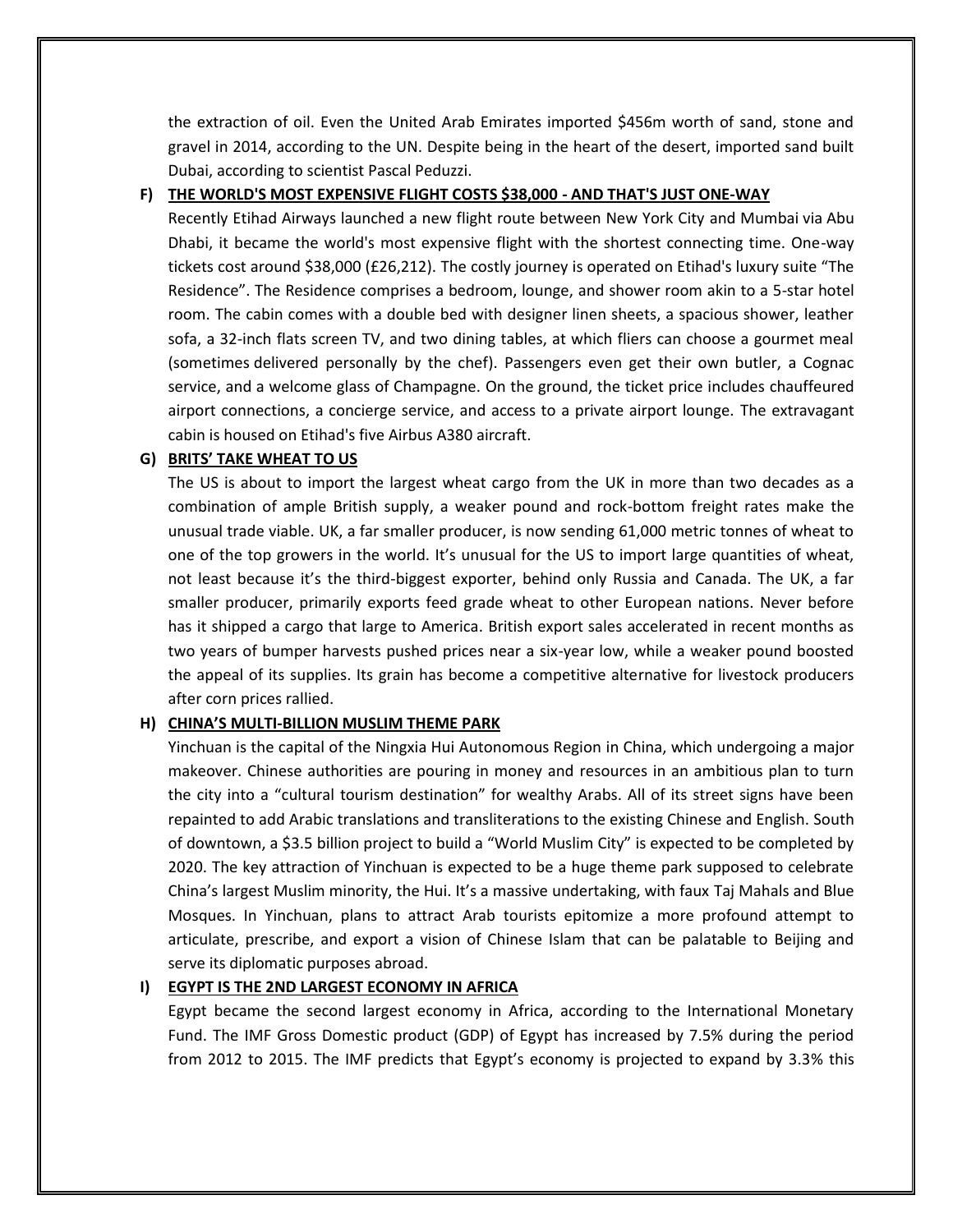year. The Egyptian Central Bank's tightly managed approach to the pound contributed to Egypt's economy climbing to second place in Africa.

**J) PAKISTAN TARGETING USD 75 MILLION FROM EXPORT OF 100,000 TONS MANGOES**

Pakistan is targeting revenues of around USD 75 million from export of approximately 100,000 tonne mangoes this season to various countries, including South Korea, Japan, China, the US and Australia. The exporters, besides targeting traditional markets, will also try to tap new markets in China, Russia, Iran, Belarus and Middle Eastern countries. The UAE, Saudi Arabia, Hong Kong, Singapore, Malaysia, Canada and some European countries for many years have been traditional markets for Pakistani mangoes. Pakistan was lagging behind other mangoes exporting countries because of lack of research and expertise in the county which made it difficult to compete in terms of quality and standards.

### **7. INTERESTING FACTS**

#### **A) THE 10 STRANGEST THINGS THAT HAVE BEEN USED AS MONEY AROUND THE WORLD**

**1.Rai stones: Where:** Island of Yap, Micronesia, **When:** 500 AD – today, **Value:** Each stone has its own unique value. These large and round discs are carved from limestone

and used as currency on the Micronesian island of Yap. The stones have different values that depend on their history rather than their size. **2.Tea bricks: Where:** China, Mongolia, Tibet, and Central Asia, **When:** 19th century – 1935**, Value:** Varied depending on the quality of leaves and the distance and accessibility of the market. Tea bricks are blocks of ground tea leaves that are packed into molds and pressed. The bricks were used as a form of currency up until the beginning of WWII. Tea blocks were actually said to be favored over coins in places like Siberia and Tibet, as they could be used to treat coughs and colds or even eaten if food was scarce. **3.Canadian Tire money: Where:** Canada, **When:** 1958 – today, **Value:** 5¢, 10¢, 25¢, 50¢, \$1 and \$2 denominations. Created by Canadian Tire back in 1958. Customers would get coupons that featured a tire and dollar sign running hand-in-hand. The concept became so popular that other businesses began accepting Canadian Tire Money as well**. 4.Parmigiano-Reggiano: Where:** Emilia Romagna, Northern Italy, **When:** 1953 – today, **Value:** 300 euros (around \$341) per wheel. Italian bank Credito Emiliano accepts Parmigiano-Reggiano cheese as collateral for loans, helping to assist cheese-makers during periods of recession. The bank's warehouses are said to hold as much as 17,000 tons of the cheese, which is valued at around \$187.5 million in total. The bank allows loans for as long as 34 months, which is equal to the approximate time it takes for the cheese to age**. 5.Bottle caps: Where:** Cameroon, **When:** 2005, **Value:** Varied depending on the prizeIn 2005, a brewery in Cameroon started a competition where buyers could win prizes placed under beer caps. Other companies followed suit. The prizes on offer ranged from mobile phones and luxury cars to more beer. People even used them to start paying for taxi rides. **6.Shell money: Where:** Langa Langa Lagoon, Solomon Islands, **When:** Archaeologists believe that shell money could have been in use as early as 1200 B.C., and it's still in use today, **Value:** One string of shell money is worth 1,000 Solomon dollars. Since the shells have become increasingly rare over time, their value has also increased. **7.Shire Silver: Where:** New Hampshire, USA, **When:** 2007 – today, **Value:** Value can fluctuate with the prices of gold and silver. Shire Silver is made with a small amount of gold or silver and is roughly the size of a credit card. It started as a local currency in New Hampshire, though its creator claims to have received orders from all over the world. **8.Mobile phone minutes: Where:** Various countries, including Kenya, Nigeria, Egypt, Zimbabwe,